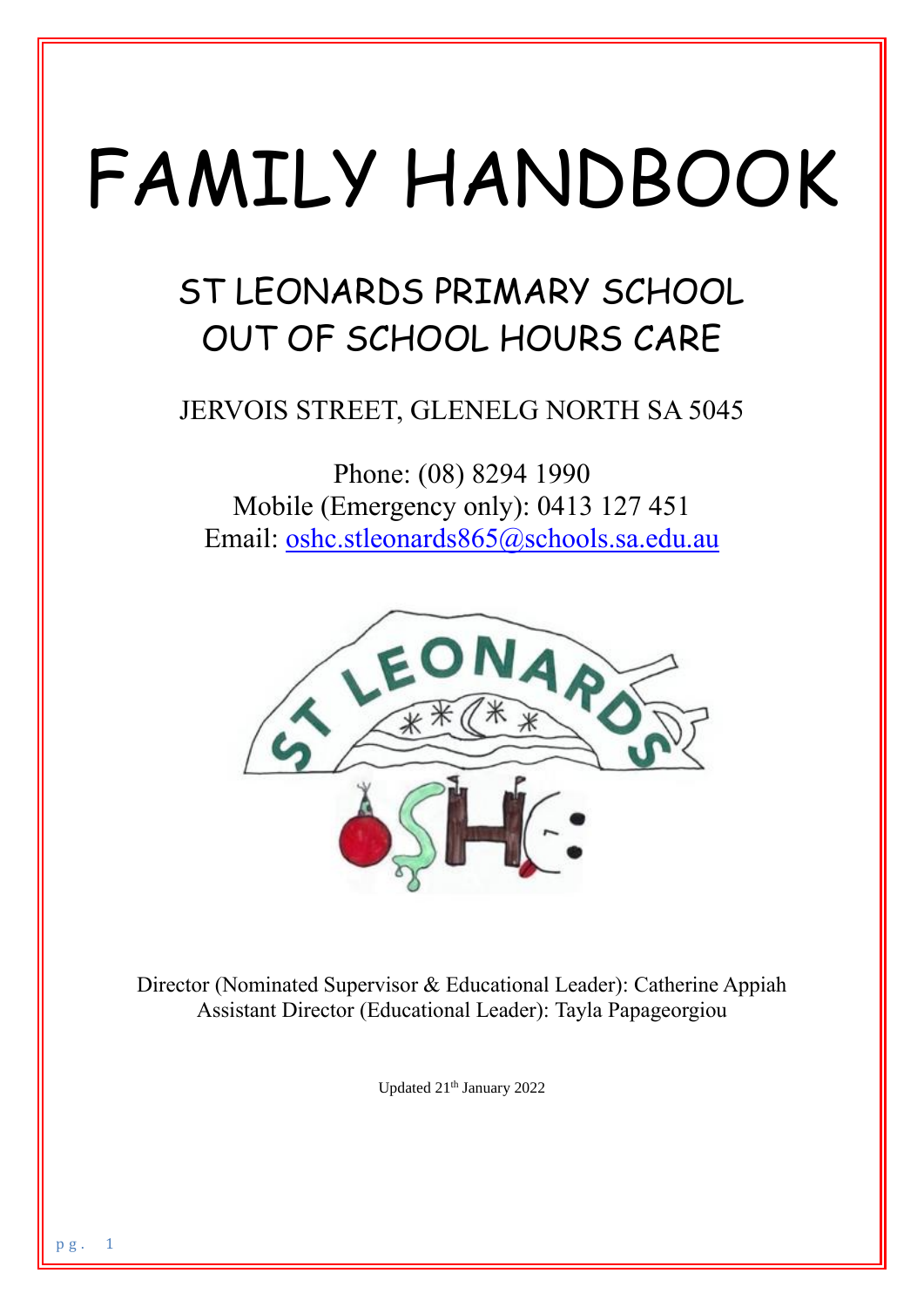#### **1. Our Philosophy**

#### **2. Service Information**

- 2.1 Operating Hours
- 2.2 Fee Structure
- 2.3 Late Collection of Children
- 2.4 St Leonards Primary School Governing Council
- 2.5 OSHC Sub-Committee
- 2.6 Confidentiality

#### **3. Enrolments and Bookings**

- 3.1 Licensed places
- 3.2 Enrolment processes
- 3.3 Signing children in/out of OSHC
- 3.4 Authorised Drop-off and Collection Authorities
- 3.5 Court Orders
- 3.6 Making Bookings
- 3.7 Cancelling Bookings
- 3.8 Allowable Absentee Days
- 3.9 Payment of Fees

#### **4. CCS Child Care Subsidies**

- 4.1 Priority of Access
- 4.2 Information about Child Care Subsidy
- 4.3 Inclusion Support

#### **5. Health & Safety**

- 5.1 Accidents, Illnesses and Injuries
- 5.2 Infectious Diseases
- 5.3 Anaphylaxis Policy
- 5.4 Asthma Policy
- 5.5 Medication and Administering Medication
- 5.6 Headlice
- 5.7 Clothing
- 5.8 Sun Protection Policy
- 5.9 Evacuation/Invacuation Process

#### **6. Food**

- 6.1 Breakfast
- 6.2 Morning/Afternoon Snack & Lunch
- 6.3 Snack

#### **7. Activities**

- 7.1 Programming
- 7.2 Inclusion
- 7.3 Toys from Home
- 7.4 Screen time
- 7.5 Homework

#### **8. Behaviour Management**

#### **9. Grievances**

#### **10. Code of Conduct**

- 10.1Code of Conduct Children
- 10.2Code of Conduct Family/Guardians
- 10.3Code of Conduct Educators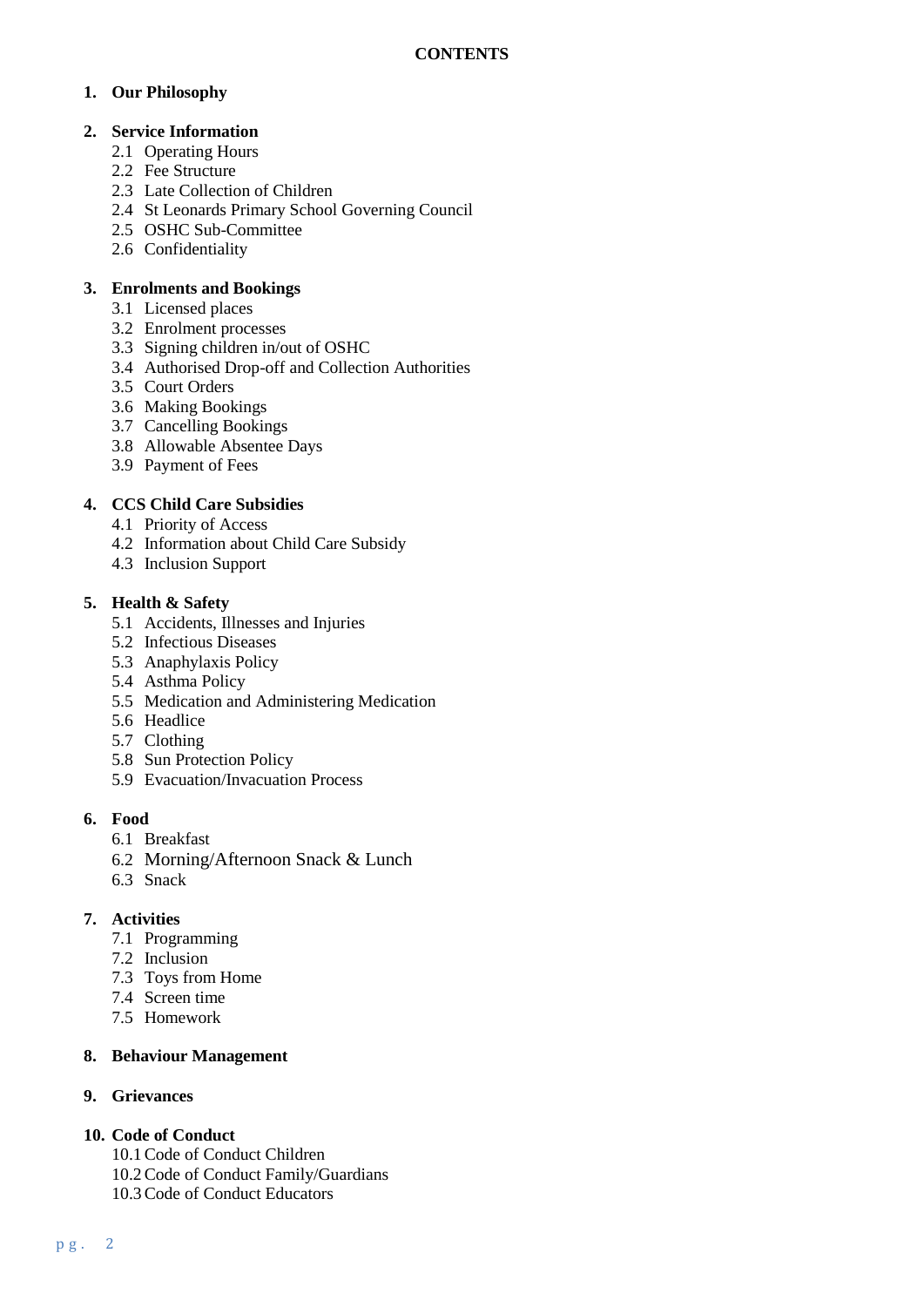#### **1. Our Philosophy**

Our Educators at St Leonards Primary School – Out Of School Hours Care (OSHC) aim to provide a stimulating, creative, safe and caring service with a learning program that is exciting and fun. Whilst children are guided and supported, we also wish for them to use their own initiative and imagination. Children learning through play is the key to learning for all. This promotes positive self-esteem, confidence and respect for themselves and others.

Our Educators believe that we develop positive relationships and interactions with children and their families which provide them with a sense of belonging within our community.

Our Educators believe that children, their families the wider community play an important part in providing a successful program for all children with diverse ages, backgrounds, ethnicities, abilities and disabilities to promote inclusion, respect and independence for everyone.

We provide a weekly program that encompasses children's interests, suggestions and special events throughout the year. Families and children are encouraged to give us feedback and to be involved participants with the service.

When presented, Educators will enrich their working knowledge through their ongoing learning to improve. We believe that an enthusiastic and professional management committee will assist in maintaining a successful service.

Children have the right to feel safe and protected in their learning environment, so Educators will comply by the Work Health & Safety protection requirements.

Our children have also suggested ideas which have been included below:

- Hands off feet off
- Fair play and interaction
- Fun at OSHC is like having a treehouse
- Food that the children like and enjoy
- Including and being inclusive involving children in play
- Being kind to each other
- Being responsible at OSHC and to help around OSHC
- Having roles and responsibilities
- Having respect for each other
- Having resilience
- Increasing our independence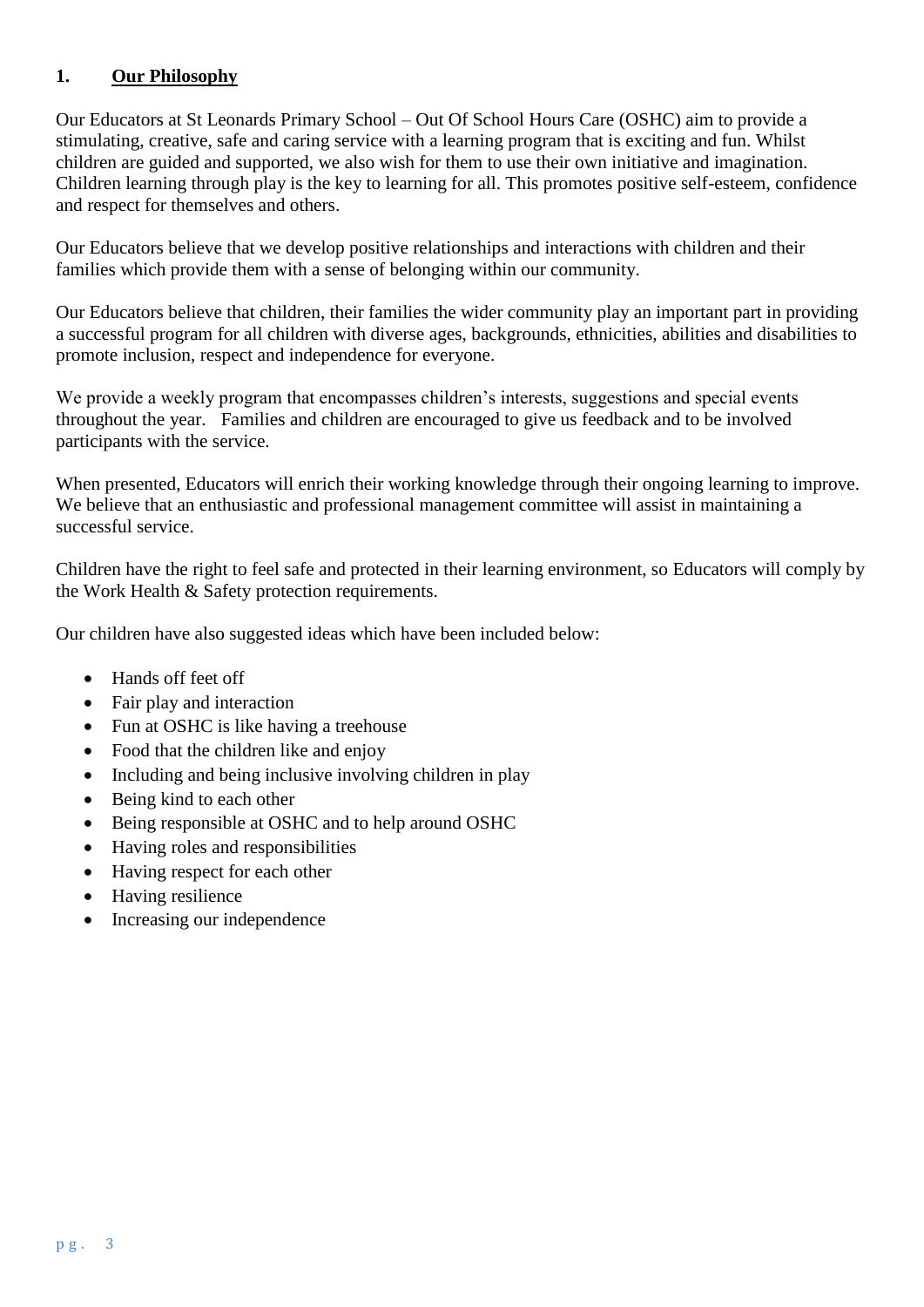#### **2. Service Information**

#### **2.1 Operating Hours**

Before School Care: 7.00am – 8.30am (includes Breakfast Club – finishes at 8.15am) After School Care: 3.05pm – 6.00pm Early Finish ASC: 2.05pm – 6.00pm Vacation Care: 7.30am – 6.00pm Pupil Free Day: 7.30am – 6.00pm

OSHC Closures: Public Holidays and two weeks over the Christmas Holidays. Families will be notified of these dates as soon as practicable at the start of each year.

#### **2.2 Fee Structure**

| The table below outlines yearly full fee rates and are subject to change |  |  |  |  |  |  |  |  |  |  |
|--------------------------------------------------------------------------|--|--|--|--|--|--|--|--|--|--|
|--------------------------------------------------------------------------|--|--|--|--|--|--|--|--|--|--|

| <b>Session</b>                         | <b>Full Fee</b>                      |
|----------------------------------------|--------------------------------------|
| Before School Care, BSC (1hr)          | \$18.00                              |
| After School Care, ASC (3hrs)          | \$26.00                              |
| After School Care, Late Collection Fee | \$20 for first 5 mins (until 6.05pm) |
| $(after\,6pm\,$ - per child)           | \$15 per 1 minute after 6.06pm       |
| ASC, Early Closure 2.05pm (4hrs)       | \$28.00                              |
| Vacation Care, In House (10.5hrs)      |                                      |
| Pupil Free Day, In House (10.5hrs)     | \$52.00                              |
| Vacation Care, Visitor (10.5hrs)       | \$57.00                              |
| Vacation Care, Excursion (10.5hrs)     |                                      |
| Pupil Free Day, Excursion (10.5hrs)    | \$67.00                              |

Note: All Incursion and Excursion costs are included unless specified on the Vacation Care or Pupil Free day program.

Accounts are generated weekly and forwarded via email.

**Please note, the service cannot accept children to the program until outstanding fees are paid. If you are experiencing financial hardship, please feel free to speak to the Director who will assist in organising a payment plan for you.**

#### **2.3 Late Collection of Children**

*OSHC Closes at 6pm.* A late fee will apply when children remain after 6pm. The fee is \$20 per child for the first 5 minutes and \$15 per 1 minute per child after 6.06pm. Please note, CCS entitlements cannot be applied to these charges. If your child has not been collected by 6.00pm staff will attempt to contact the parent/caregiver, and then the emergency contacts nominated on your child's enrolment form. If staff are unable to locate anyone to collect the child by 6.30pm, the Families SA Crisis Care Service will be contacted (Ph: 131611).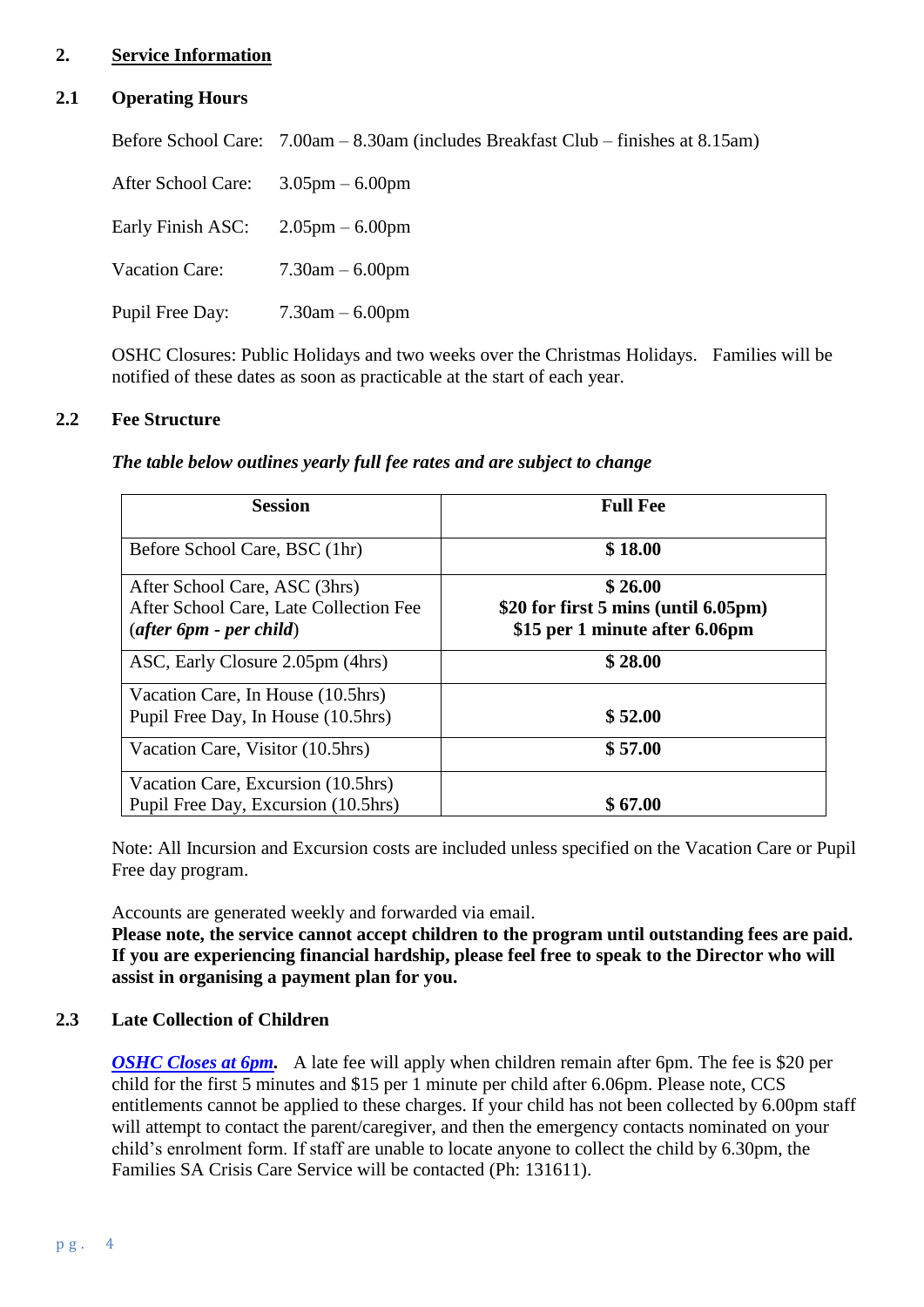#### **2.4 St Leonards Primary School Governing Council**

The Governing Council is the approved provider of the Out of School Hours Care service. The Governing Council is comprised of families who have children attending the school and also the leadership team of St Leonards Primary School. The Governing Council are involved with the overall management of the service and are responsible for approving legislative, financial and educator changes within the service.

#### **2.5 OSHC Sub-Committee**

The OSHC Sub-Committee works in partnership with St Leonards Primary School OSHC. The Committee includes a Governing Council Representative, a Senior Member of the School Educators, OSHC Director/Assistant Director and at least 1 parent of a child attending the OSHC Service. The OSHC Sub-Committee meets twice a term to discuss the overall operation of the Service.

#### **2.6 Confidentiality**

The OSHC Director/Assistant Director and all Educators have access to a wide range of information. Please rest assure that all Educators acknowledge and respect the right to privacy of our children, families and Educators and will act in a manner that safeguards this. For further information please refer to our Confidentiality & Records Procedures Policy.

#### **3. Enrolments and Bookings**

#### **3.1 Licensed places**

St Leonards Primary School OSHC is approved for the number of 70 bookings determined by the Commonwealth Government. If the service receives bookings over the approved number of places, a waiting list will then be utilised at the discretion of the Director.

#### **3.2 Enrolment Process**

The enrolment process is the same for every family. Families are required to fill out an enrolment form provided by the Educators prior to enrolling their child/ren into OSHC.

On our Enrolment Form we require updated health and dietary considerations (it is imperative that you update your child/ren health information yearly). Enrolment is a legal requirement. Please ensure all forms are completed for new attendances. In addition to this, a child can be refused enrolment if the family does not provide appropriate documentation and medication which is required for specific medical conditions.

#### **3.3 Signing Children In/Out of OSHC**

Our SPIKE Electronic sign in/out is simple and sustainable. Once you have enrolled, we will help you set up your sign in details and supply you with your own personal PIN code. Every person has their own code eg Aunty Vera has 12345, Grandma Ethel has 54321. If you have any problems signing your child in/out, please speak to one of our friendly Educators for assistance. It is a legal requirement that all children are to be signed in and out from the OSHC building. We can not accept phone calls from parents outside the grounds as a form of signing in/out. Similarly, we cannot accept children entering OSHC without a legal guardian signing them in at the building. Failure to do so may result in your bookings being suspended or cancelled. *This ensures the safety of your children arriving and leaving OSHC.*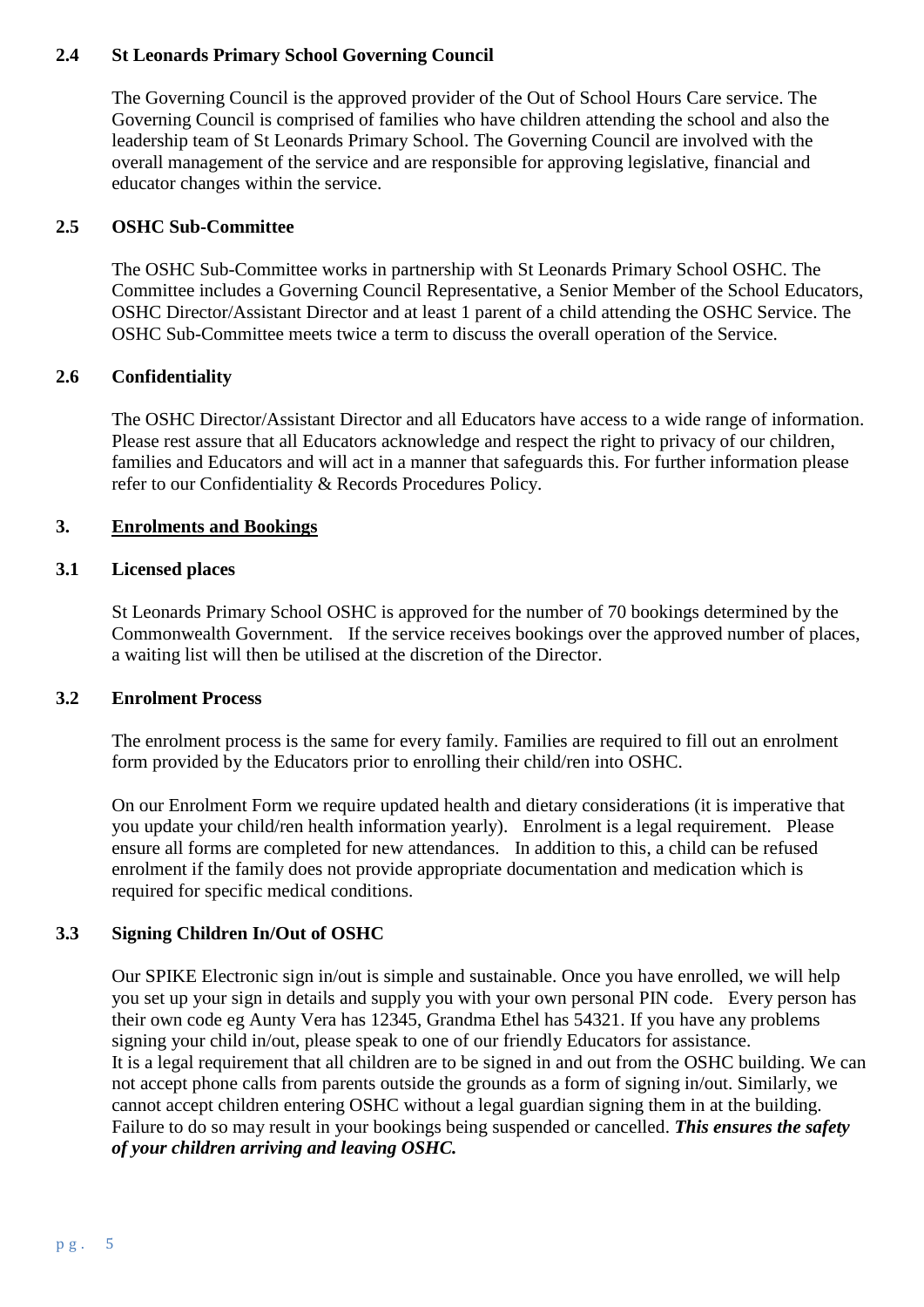#### **3.4 Authorised Drop off and Collection Authorities**

**The safety of your child/ren is of the utmost importance to us.** Therefore, we will not permit your child/ren to be released in to someone else's care without written permission or notification from the enrolling family member. It is the responsibility of the legal guardian to inform St Leonards Primary School OSHC Educators if someone different is collecting your child, even if you have provided written approval for this person. If Educators have not received instruction, we will need to ring the enrolling legal guardian to confirm with them before releasing your child. If the person whom is collecting is not on the "Authorised to collect" portion of the Enrolment Form, they will need to provide PHOTO ID when they come to collect your child/ren. If the legal guardian, wishes to update their "Authorise to collect" they will need to do this on their Enrolment Form and/or via email as we need written documentation. Please call the OSHC between 7.30am to 11am and 2pm to 6pm or alternatively email on *oshc.stleonards865@schools.sa.edu.au* to let us know.

#### **3.5 Court Orders**

If your family has any Court Orders or Custodial Arrangements, it is a requirement that a copy of any legal paperwork be passed on to the OSHC Director which will be filed with your child/rens enrolment form and noted on our electronic system.

#### **3.6 Making Bookings**

#### **Before and After School Care**

Families are able to book Before and After school care via Email, In person or over the phone on 8294 1990 (answer machine for out of hours).

OSHC Office hours are 7.00am – 9:30am and 1pm – 6pm. **Please make bookings through OSHC and not through the main school reception.** 

*Permanent Bookings are preferable* for the purpose of Educators rostering and meeting OSHC license requirements. *OSHC will send an email out to all Families in the last week of each school holidays to confirm your bookings for the following Term. Bookings do not roll over, hence we need confirmation from everyone (whether you need the same bookings or not) so that we have the correct information.*

*New Enrolment Forms* will need to be completed at the start of every school year to update any dietary and health considerations for your child/ren. New families will also need to complete a form before your child/ren starts at OSHC.

*Casual bookings* are at times the only option for families. Please contact OSHC prior to 3:00pm of the day and your child/ren will be informed by an OSHC staff member of their need to attend. As an essential courtesy, please notify OSHC staff if you arrive early and collect your booked child/ren from class or the playground.

Any children not collected from the school playground by 3:15 pm will be taken by the supervising yard duty teacher to the OSHC service to ensure their safety. **Please make these bookings through OSHC and not through the main school reception.**

*Shared care arrangements* – We will continue to do week on week off bookings to assist with various family situations.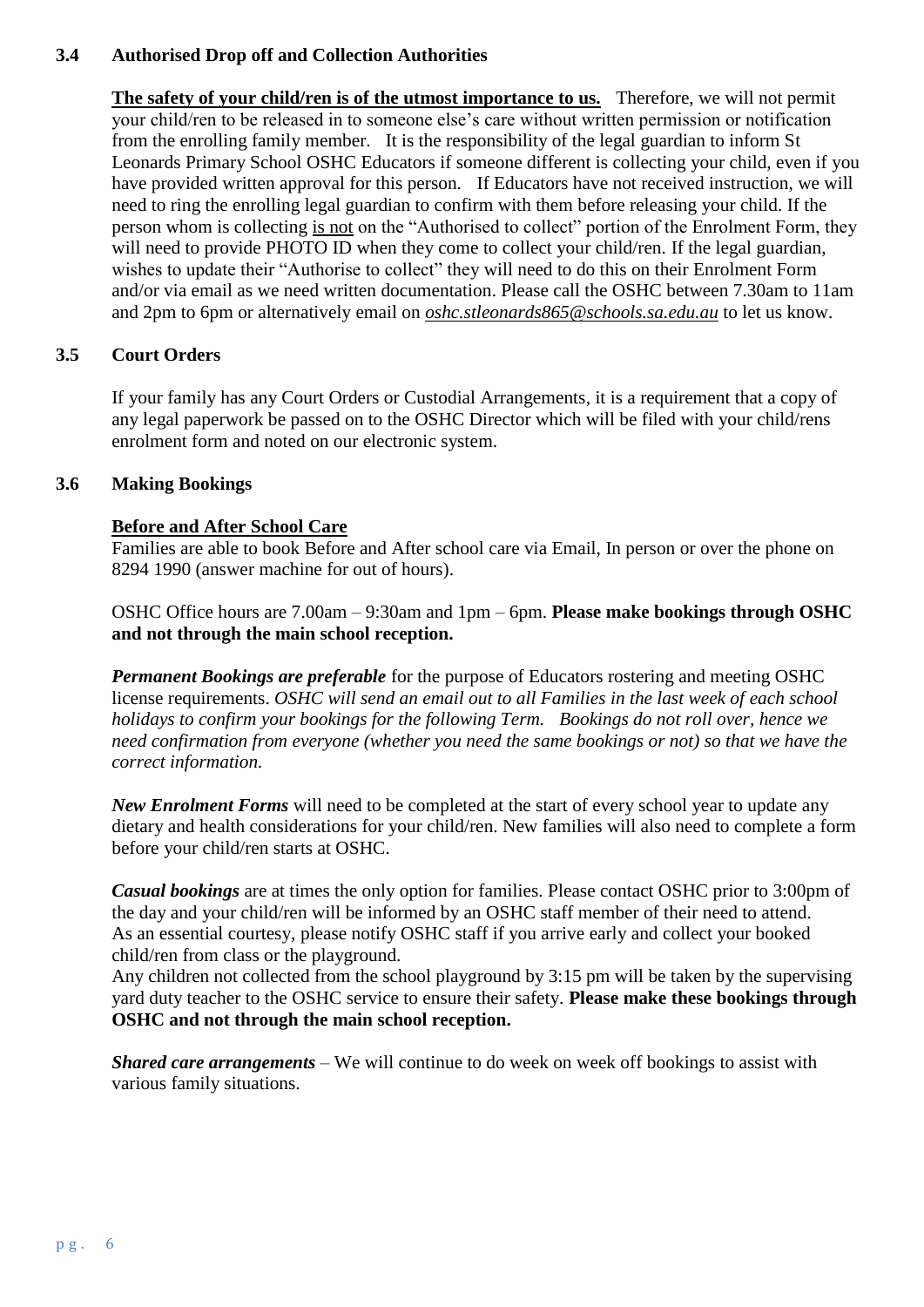*Non-St Leonards Students* – Due to Covid-19, St Leonards OSHC is available to *St Leonards Students only*. However, at the discretion of the Director, children from other schools may be allowed to attend St Leonards OSHC – *Vacation Care*. This will be: 1) if one sibling is still at St Leonards Primary school and the other has gone to High School (up to the end of their Year 7) they will be allowed to attend. 2) If an ex St Leonards student whom has left for Year 7 at another school wishes to use our Vacation Care, they will be allowed to use the Service until the end of their Year 7, eg December 31<sup>st</sup> of that year.

#### **Vacation Care**

Bookings are made by completing the Vacation Care Enrolment Form. *Bookings will be confirmed by email to each family once the Enrolment Form has been completed and returned to OSHC.*  For the purpose of Educators rostering and meeting OSHC license requirements, it is essential that all children are pre-booked in for the days that are required. We cannot accept casual bookings on Vacation Care days, unless we are given 24 hours' notice. The acceptance of this will be subject to availability.

#### **3.7 Cancelling Bookings**

**Before school care –** Please advise OSHC of any absence *before the start of session (which is 7.00am)* either via answer machine/email. Any cancellations after this will be charged as an Allowable Absent Fee (see below).

**After school care –** Please advise OSHC of any absences to your bookings that are no longer needed. It is essential that the booking is cancelled by 9am of the same day. Any cancellations after 9am will be charged as an Allowable Absent Fee (see below). Contact can be made via phone or email to the OSHC office on 8294 1990 or *oshc.stleonards865@schools.sa.edu.au.*

#### *If your child/ren are NOT attending school, please advise OSHC of their absence as we are not linked to the School System.*

**Vacation care -** Cancellations need to be made two (2) Full Business Days (excluding weekends, public holidays and pupil free days) prior to booked session eg to cancel Thursday booking, notification must be received no later than 9am Tuesday morning.

#### **3.8 Allowable Absentee Days**

Centrelink allows each child a maximum of 42 absentee days per financial year which can be used for any reason and without the need to produce supporting documentation (includes public holidays). If a child is absent from one or more sessions of care on the day, ie if a child is absent from both before and after school care on the same day, only one absence is counted. This means that your CCS will still be included in your fees. After the 42 days has been used, you will then be charged the Full Fee which means that you will not receive CCS from Centrelink.

#### **3.8 Payment of Fees**

Families are welcome to set up a direct debit through their bank and into OSHC's account on a weekly/fortnightly basis.

Payments can be made via these options:

- Cash
- Eftpos (between  $7.00am 9:30am$  and  $1pm 6pm$ )
- EFT Account Name: St Leonards PS OSHC BSB 105 015

A/C No. 120 539 540

• QKR! App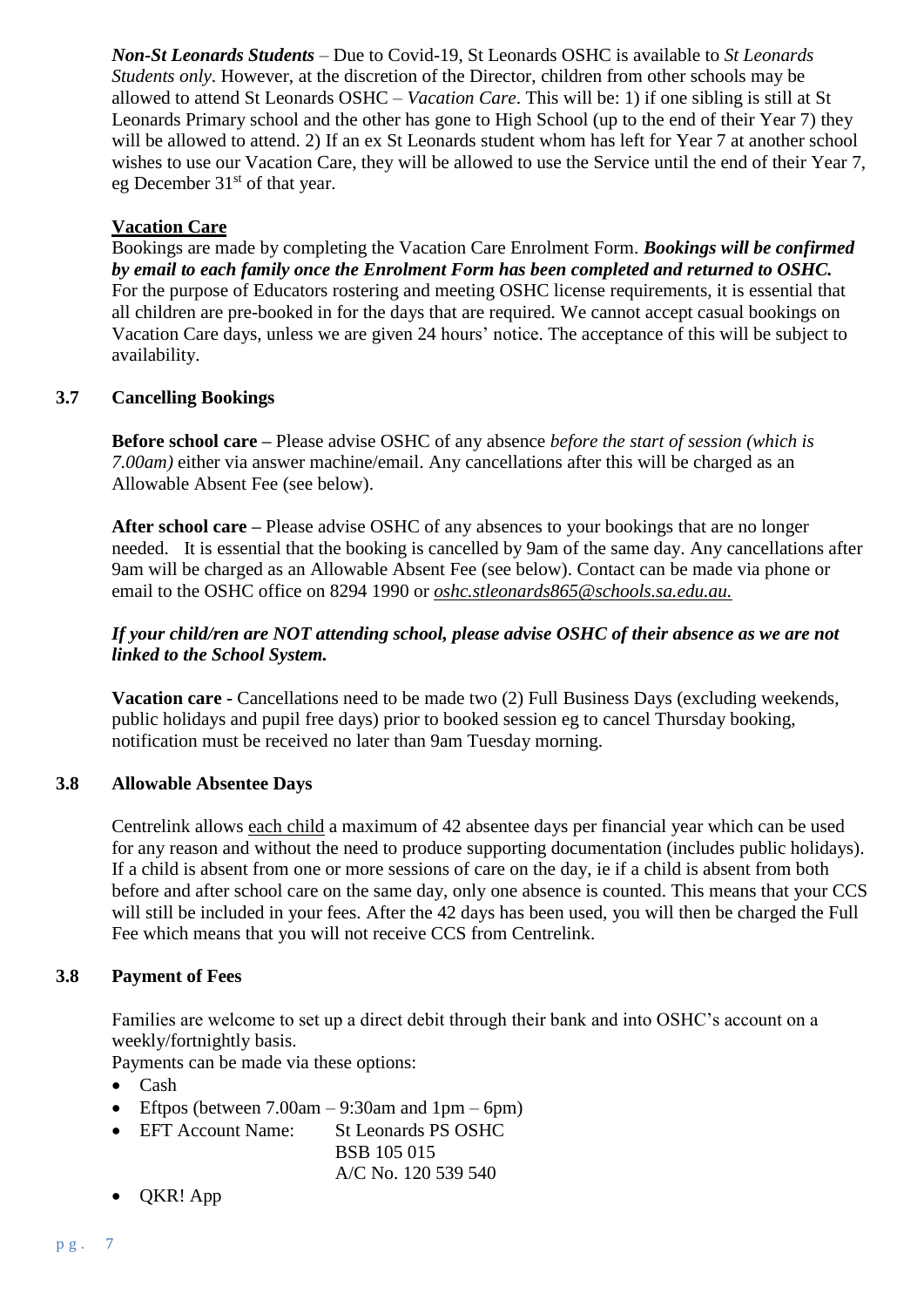All OSHC fees must be paid within two weeks of care. Failure to pay your fees may result in refusal of care and the outstanding fee passed on to Debt Collectors.

#### **4.0 CCS - Child Care Subsidies**

#### **4.1 Priority of Access**

All enrolments and vacancies will be identified and filled in accordance with the *Australian Commonwealth Government Priority of Access Guidelines*. These guidelines are referred to when a service has a large waiting list or a number of parents/care givers competing for a limited number of vacant spaces.

These are:

Priority 1: A child at risk of serious abuse or neglect

Priority 2: A child of a single parent who qualifies, or of parents who both qualify the work, training, study test under section 14 of "A New Tax System (Family Assistance) Act 1999". <https://www.legislation.gov.au/Details/C2017C00264> Priority 3: Any other child

#### **4.2 Information about Child Care Subsidy (CCS)**

To assist families with OSHC payments the CCS is available through Centrelink. Families will need to register with Centrelink, obtain a Customer Reference Number (CRN) for each child and the adult claiming entitlements on behalf of the family and to link their Centrelink account to their online MYGOV account.

To apply for your CRN go to this link and follow directions to set up a Mygov account.

**<https://www.servicesaustralia.gov.au/individuals/services/centrelink/centrelink-online-accounts>**

Families will need to apply online through their MYGOV account for a Centrelink assessment to ascertain their child care subsidy rate and fortnightly hours of subsidy entitlement. This calculation is based on your combined family income, the hours of work/study/training or volunteering engaged in and the type of care required eg OSHC.

Please ensure you complete the St Leonards Family Enrolment Form which confirms your complying written arrangement (CWA) details of the service.

#### **4.3 Inclusion Support**

Children with disabilities and additional needs are welcome to attend St Leonards Primary School OSHC. This service may need to apply for additional funding to support your child within our care environment.

Please advise the OSHC Director of your child's specific needs so we can arrange a meeting. This will assist us in making arrangements for appropriate support and ensure a positive transition.

#### **5. Health & Safety**

St Leonards Primary School OSHC is a total smoke-free environment.

#### **5.1 Accidents, Illnesses and Injuries**

OSHC Qualified Educators are trained in the following First Aid: HLTAID004 Provide an emergency first aid response in an education and care setting.

#### Accidents

In the event of a child being injured, OSHC Educators will take immediate action eg (administer First Aid) with details recorded in the Accident Injury Log. Parents/Carers will be required to sign the log as confirmation of the incident and any actions undertaken.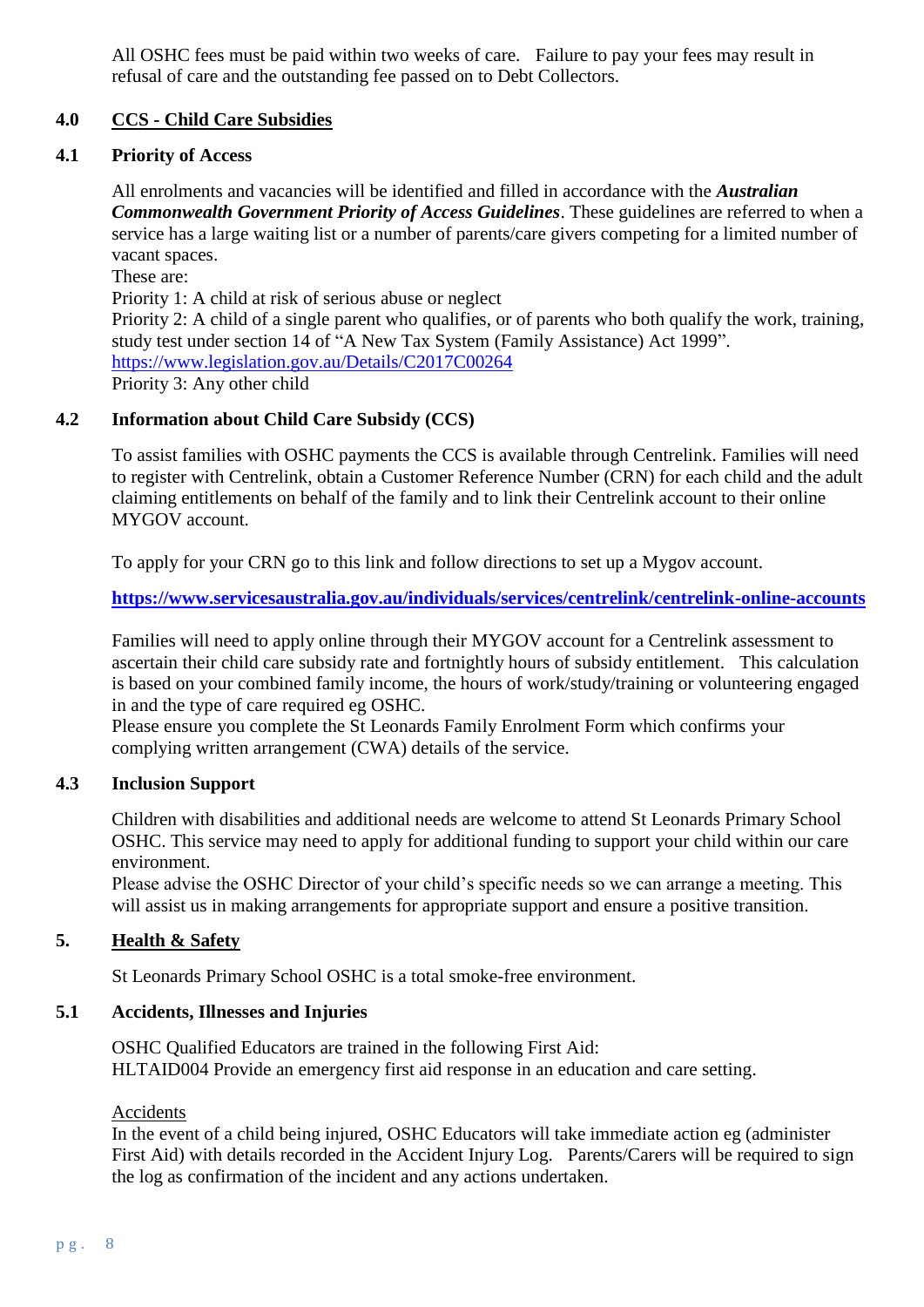#### Illnesses

Families are required to notify OSHC Educators of any contagious illnesses a child may have eg (chicken pox, fever, gastroenteritis, school sores, and cold/flu/COVID-19). If unsure, please check with OSHC Educators. Children are unable to attend OSHC if unwell to reduce the risk of infecting and transmitting further disease.

In the event of a child becoming ill whilst attending OSHC, Educators will contact the Parent/Carers and arrange for collection of their child.

#### Injuries

Depending upon the severity of an injury, Educators may contact the parent/carer to advise them of the child's condition and confirm further courses of action to be taken eg (whether to call an ambulance/doctor). Any injury sustained above the shoulders, a courtesy call will be made to parents/carers. Should Educators consider a medical situation or injury to a child to be deemed life threatening, an ambulance will be called and families notified. The parent/carer will be responsible for any expenses incurred on behalf of their child.

#### **5.2 Infectious Diseases**

#### **COVID-19**

Hygiene measures

- The best way to help prevent the spread of COVID-19 is by continuing effective hygiene practices:
- Clean your hands for 20 seconds with soap and water or an alcohol-based hand sanitiser.
- Sneeze or cough into your elbow or a tissue.
- Place used tissues straight into a bin.
- Avoiding touching one's eyes, nose and mouth.
- Don't share food or drink.

#### Social distancing measures

The more space between people, the harder it is for the virus to spread, so another way to slow the spread of the COVID-19 virus, is to implement physical distancing measures:

- Encourage Educators and children to keep their distance from others wherever possible.
- Educators, children or visitors with fever or symptoms of acute respiratory infection (e.g. cough, sore throat, runny nose, shortness of breath), even with mild symptoms should stay home.
- Educators or children that become ill while they are at the service, should be sent home as soon as possible. While awaiting collection by their carer, ideally, the symptomatic child should be cared for in an area that is separated from other children at the service.
- Cease non-essential activities (like excursions) that involve close personal contact.
- Implement controls to reduce direct contact with others, such as: Barriers to create space at signin areas, seated areas etc.

#### Outdoor play

Wherever possible (e.g. weather dependent) and where there is enough Educators for supervision, we consider operating an indoor/outdoor program for the full day/session. This naturally provides for more space for the children and the setup of more activities for children to engage in. If we are not able to run an indoor/outdoor program, consider spending more time outdoors, consider the placement of activities and the amount of activities in the outdoor space. A greater range of activities will encourage children to spread out more broadly.

Excursions other than to local parks should be discouraged and public playground equipment should not be used.

[www.education.nsw.gov.au/early-childhood-education](http://www.education.nsw.gov.au/early-childhood-education)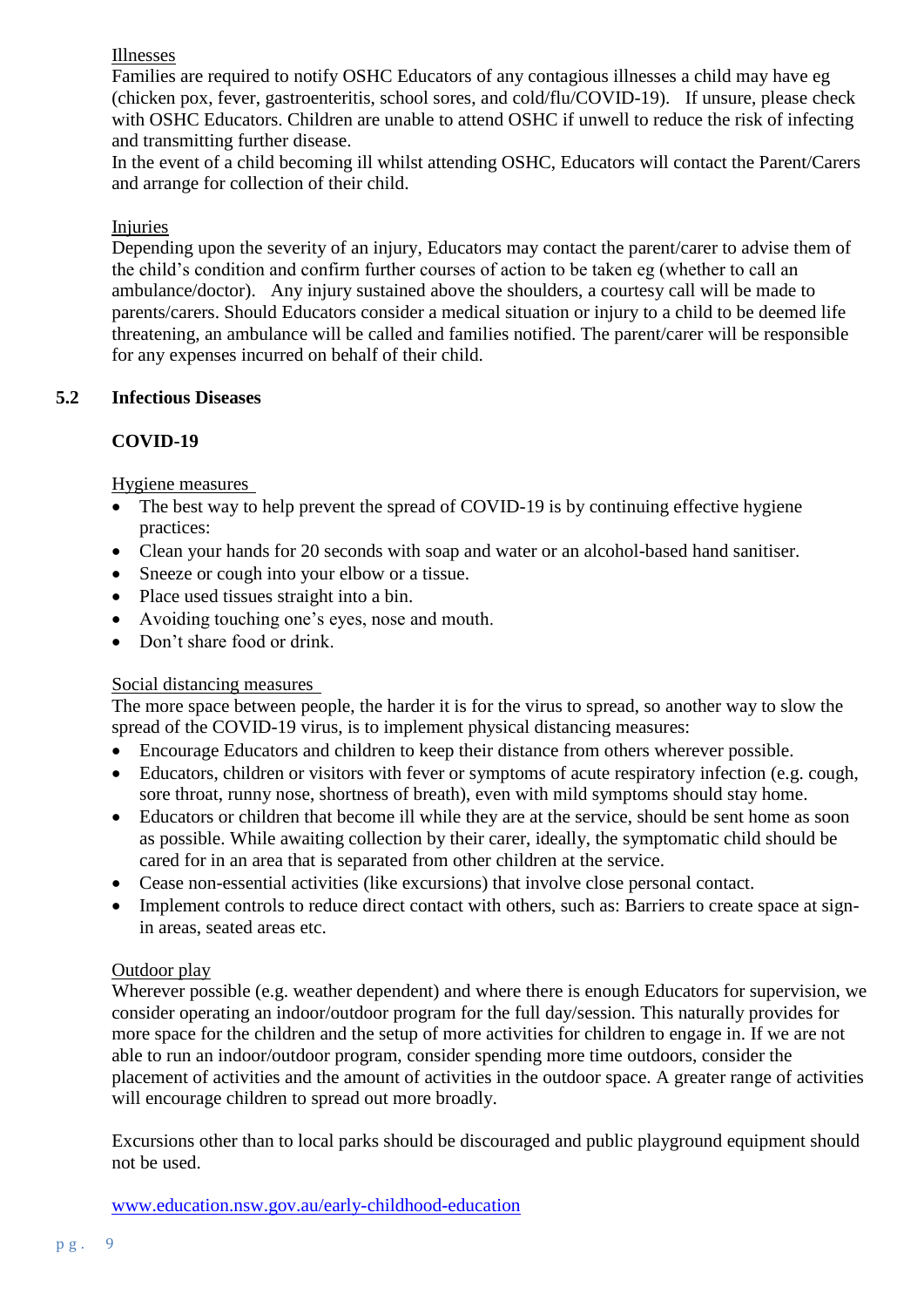#### General OSHC hygiene practices

OSHC Educators will remind children:

- to wash their hands with soap and dry them with a paper towel, prior to eating
- to wash their hands after the use of toilet
- to wash their hands and use gloves when assisting in cooking activities
- to use serving tongs during snack correctly
- to cover mouths using elbow when coughing
- to wipe nose with tissues and wash hands immediately after
- to wipe down surfaces with appropriate disinfectant before and after snack is served

#### **5.3 Anaphylaxis Policy**

- Families of a child at risk of Anaphylaxis must:
- Inform Educators either on enrolment or a diagnosis of their child's allergy
- Provide OSHC with a completed Anaphylaxis action plan
- Provide written consent from a GP to use the Epipen
- Provide Educators with a complete Epipen kit prescribed to the child with expiry date which is to be stored in a named and insulated bag.
- Regularly check the Epipens' expiry date.
- Assist Educators by offering information and answering any questions regarding their child's allergies.
- If the child's allergies status changes notify the Educators immediately and provide a new anaphylaxis action plan in accordance with these changes.
- Communicate all relevant information and concerns to Educators relating to health of the child.
- Comply with OSHC's Anaphylaxis & Severe Allergies Procedure Policy that no child who has been prescribed with an Epipen is permitted to attend the service or its programs without the prescribed medication.

#### **5.4 Asthma Policy**

- Families of a child at risk of Asthma must:
- Inform Educators either on enrolment or a diagnosis of their child's Asthma
- Provide OSHC with a completed Asthma action plan
- Provide written consent from a GP to use the Ventolin
- Provide Educators with a complete Asthma kit including the puffer and spacer prescribed to the child with expiry date which is to be stored in a named and insulated bag.
- Regularly check the Ventolin's expiry date.
- Assist Educators by offering information and answering any questions regarding their child's Asthma.
- If the child's Asthma status changes notify the Educators immediately and provide a new Asthma action plan in accordance with these changes.
- Communicate all relevant information and concerns to Educators relating to health of the child.
- Comply with OSHC's policy that no child who has been prescribed with an Asthma health plan is permitted to attend the service or its programs without the prescribed medication. St Leonards Primary School OSHC is asthma aware and carries a spare spacer and puffer.
- If your child has an asthma attack and does not have their medication eg  $1<sup>st</sup>$  time asthma attack, OSHC Educators will follow emergency asthma plan and administer asthma medication with a spacer for your child.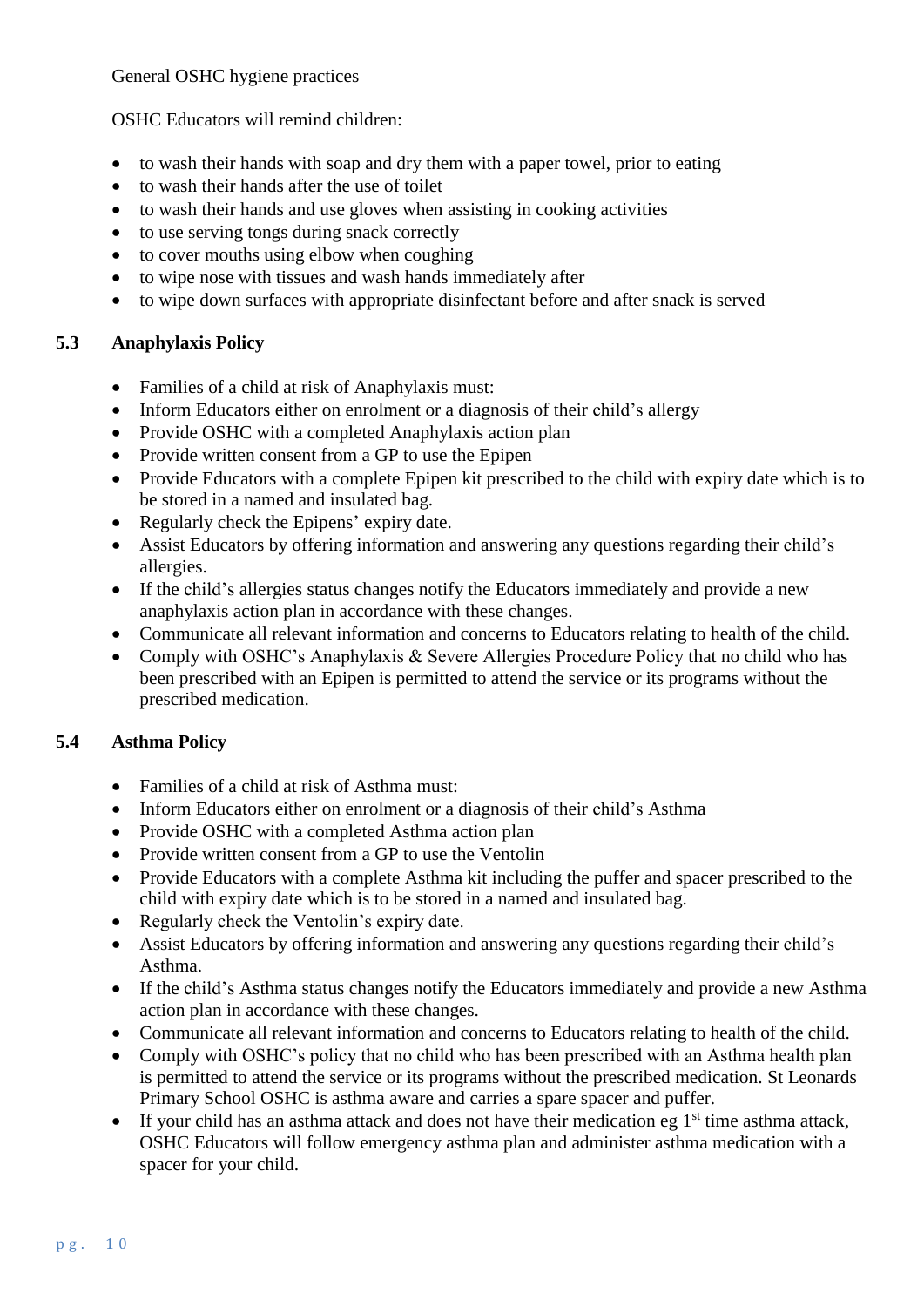#### **5.5 Medication and Administering Medication**

It is essential for OSHC to have updated information about every child in regards to their health and dietary requirements. It is the responsibility of the Family to keep this information up to date. If a child needs to take medication they are not to administer it to themselves or keep it in their bags. Families must inform Educators and provide medication to OSHC Educators. The medication will then be stored in a locked cabinet. Educators will only administer medication to the child with permission from the Family. A medication record form must be completed and signed by the Director or Qualified Educator and Family once medication has been administered. Medication amount/details given to the child is to be witnessed by another Educator before being administered. If you have any queries regarding the Medication Management Policy please contact OSHC Director.

#### **5.6 Headlice**

If we see that a child has headlice, they will be separated from other child/ren and asked to have their head tied back or to wear a hat to prevent the spread of head lice. Families will be notified and asked to begin treatment. A sign notifying Families that headlice have been detected will be placed on the front door.

#### **5.7 Clothing**

Please ensure your child is dressed appropriately for the weather, especially on excursions. This includes suitable footwear - NO THONGS OR SLIP ON SANDALS. Please label all items of clothing. St Leonards OSHC recommends that your child does not bring special items of clothing to the service.

Children must NOT wear singlets, tank tops, backless tops or sleeveless tops to OSHC. Children who do not have hats will be required to stay indoors or under shaded areas. (See our Sun Protection Policy for more information).

#### **5.8 Sun Protection Policy**

During Terms 1 & 4, Summer Vacation Care and days with a UV rating greater than 3.0, children will be required to wear a hat and 20 mins prior to going outside, sunscreen will be applied to all children for outdoor activities. Please supply your child/ren with either: **school hat, broadbrim hat, bucket hat or legionnaire cap**. BASEBALL HATS or JUMPERS WITH HOODS are NOT sunsmart.

#### **5.9 Evacuation/Invacuation Process**

Evacuation procedures are displayed in the OSHC area by the exits and will be implemented in the event of any emergency in the centre. Squistle blown 3 times alerts the children and they will be escorted to the southern end of the oval (if children are inside). If the children are outside they will be taken immediately to the evacuation point. Educators to take roll list/ipad and walkie talkie. Educators to wait with children on the oval, undertake a headcount and roll call, then confirm details via walkie talkie to the Director. Director to check OSHC spaces including Hall and Toilet to ensure all children and Educators have been evacuated. Director to meet with OSHC Educators on the oval. Second and final roll call to be done.

Invacuation procedures are displayed in the OSHC area by the exits and will be implemented in the event of any emergency in the school or school grounds. Squistle blown 3 times alerts the children whom will be escorted into OSHC if outside. Doors locked and blinds drawn. Children to be positioned away from doors and windows. Educators to undertake a headcount and roll call, then confirm details to the Director. Second and final roll call to be done.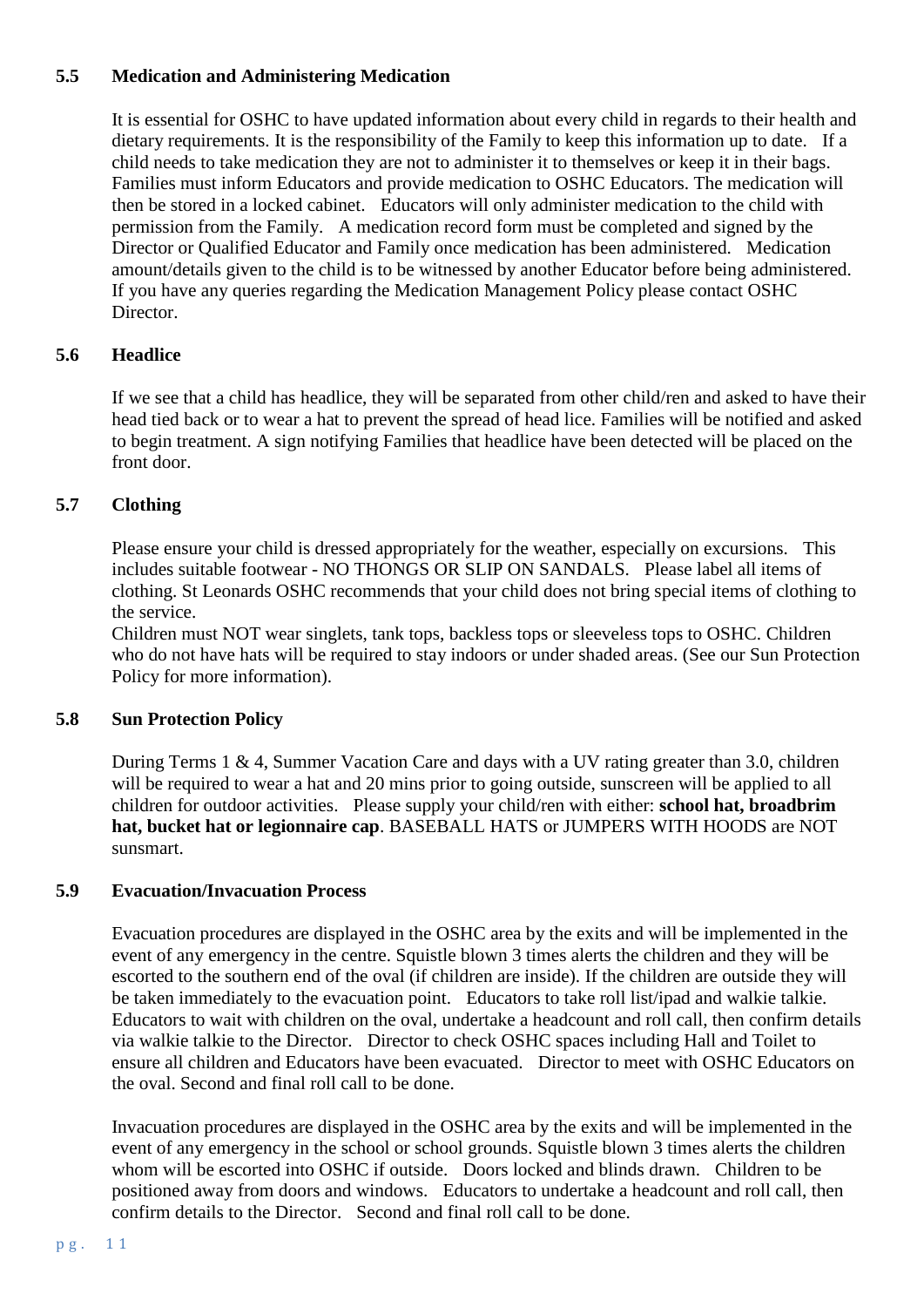#### **6. Food**

#### **6.1 Breakfast**

Breakfast will be provided by the service for children who attend the Before School Care session. St Leonards OSHC will provide healthy, nutritious cereals, bread or toast with butter and the choice of Vegemite, Strawberry or Apricot jam and honey with the option of a hot chocolate. Families are also welcome to provide other breakfast food for their children if they wish. Breakfast is served between 7.00am -8.15am each morning. This only applies during term time and not during Vacation Care or Pupil Free Days

#### **6.2 Morning/Afternoon Snack & Lunch**

Children who attend *Vacation care or Pupil free days* are expected to bring their own MORNING/AFTERNOON SNACK, LUNCH and labelled water bottle each day unless specified on the program. As the school and the OSHC are NUT FREE *please* do not provide your child with nuts in their lunch boxes.

#### **6.3 Snack**

*During school term*, a snack is provided for the children every afternoon during After School Care. This will include a variety of fresh fruit and vegetable platters. We also provide Sandwiches, smoothies, pizza, chicken nuggets, dips cheese and crackers, (please see our weekly menu board for more information). Dietary and cultural requirements are also taken into consideration. If your child has any special dietary requirements please advise OSHC Director prior to attending so that we are able to accommodate their needs.

#### **7. Activities**

#### **7.1 Programming**

St Leonards School OSHC program is committed to nurturing and extending each child's cognitive, physical, emotional and intellectual development in a supported and fun environment. Our service offers a planned, flexible and balanced program which will respond to children's needs. At St. Leonards OSHC we have a holistic approach to our program. We value the input of children and families when planning the OSHC and Vacation Care program. The children are encouraged to provide their ideas. Our program during the school holidays provides the opportunity to extend on children's learning and interests as we have a longer day to implement activities. Photographs may be displayed in the area (with parental/carers permission) and in activity books which are updated with photos and comments from Educators and children. Photographs assist us with future planning and also gives the children and families the opportunity to view and enjoy the experience of the activity and the friendships that are formed.

#### **7.2 Inclusion**

St Leonards OSHC offers a non-discriminative approach to our programming, which is inclusive of all children. Consideration is given to culture, ethnicity, language, gender and ability when planning our program and weekly menu. Children are encouraged to plan child initiated activities where they organise and run the activities themselves. Children and family feedback and input are valued so that all needs are met in planned activities. Children with special needs are very much encouraged to participate in planned activities at their leisure.

#### **7.3 Toys from Home**

St Leonards Primary School OSHC asks that children do not bring in toys from home. The only exception is if we state that children may bring a particular item to OSHC eg for Electronics Day.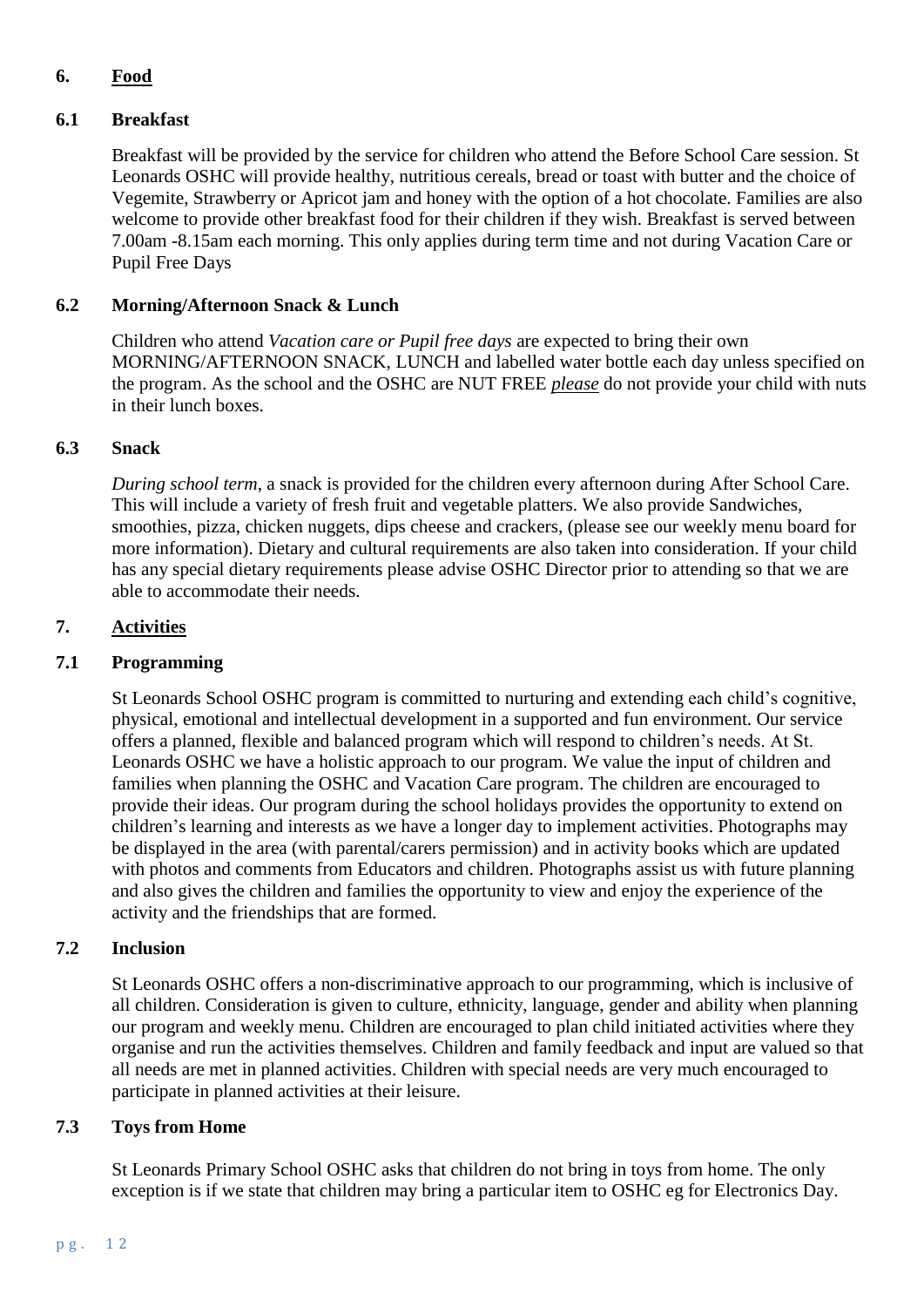#### **7.4 Screen time**

Screen time is not encouraged at OSHC, unless for movie afternoons or Vacation Care. However, some older children may need to have devices to do their homework. Educators encourage children to be more active, creative and social. This assists with forming friendships. Friday afternoon movies are viewed and are linked to our weekly program.

St Leonards OSHC/Vacation Care uses the St Leonards Primary School's electronic devices policy available at https://sleonrdsps.sa.edu.au/wp-content/uploads/2021/06/Mobile-Phone-Policy-2021.pdf

#### **7.5 Homework**

OSHC Educators encourage the children to do their homework while attending the service. A senior area has been set up for the older students where they have a quiet place to work on their homework when required. Older students get priority use of the space. If you would like your child to do their homework at OSHC please speak to the OSHC Director.

#### **8. Behaviour Management**

St Leonards Primary School OSHC is committed to providing a positive and safe environment for our children. We promote positive behaviour from students. Where possible, Educators will encourage children to work through conflict/problems and encourage positive solutions for themselves, whilst taking responsibility for their own actions. Educators will redirect and separate children to different areas of OSHC if needed and will notify Families of any occurrences at pick up if applicable. Educators are encouraged to remove students from dangerous situations, diffusing situations before they escalate.

Should reoccurring inappropriate behaviour issues arise, parents/carers will be consulted, a threeway conference between the child, parent/carer and OSHC Director/Educator will occur, in attempt to resolve the situation.

*In extreme cases, the Director reserves the right to suspend a child from the service where negative behaviour continues, or where the safety, security and emotional wellbeing of the other children/families/Educator is threatened.*

A suspended child can and will be readmitted once their suspension period has lapsed, and improvement in their behaviour is evident. The OSHC Educators will actively support the child and families to ensure a positive return to the service.

#### **9. Grievances**

The St Leonards OSHC takes complaints about the service, its Educators, practices and procedures seriously. We foster and support positive relations within the service and the broader school community. The service encourages all feedback which may be given to the Director directly or via email.

Positive outcomes are put in place for all disputes, issues and concerns, especially those of a sensitive matter, and will be addressed promptly and discreetly. Please encourage your children to inform Educators of any issues that may be of concern (i.e bullying, harassment). We aim to address these issues as they arise.

Grievances may be made to the: OSHC Director/ Assistant Director School Principal OSHC Sub-Committee